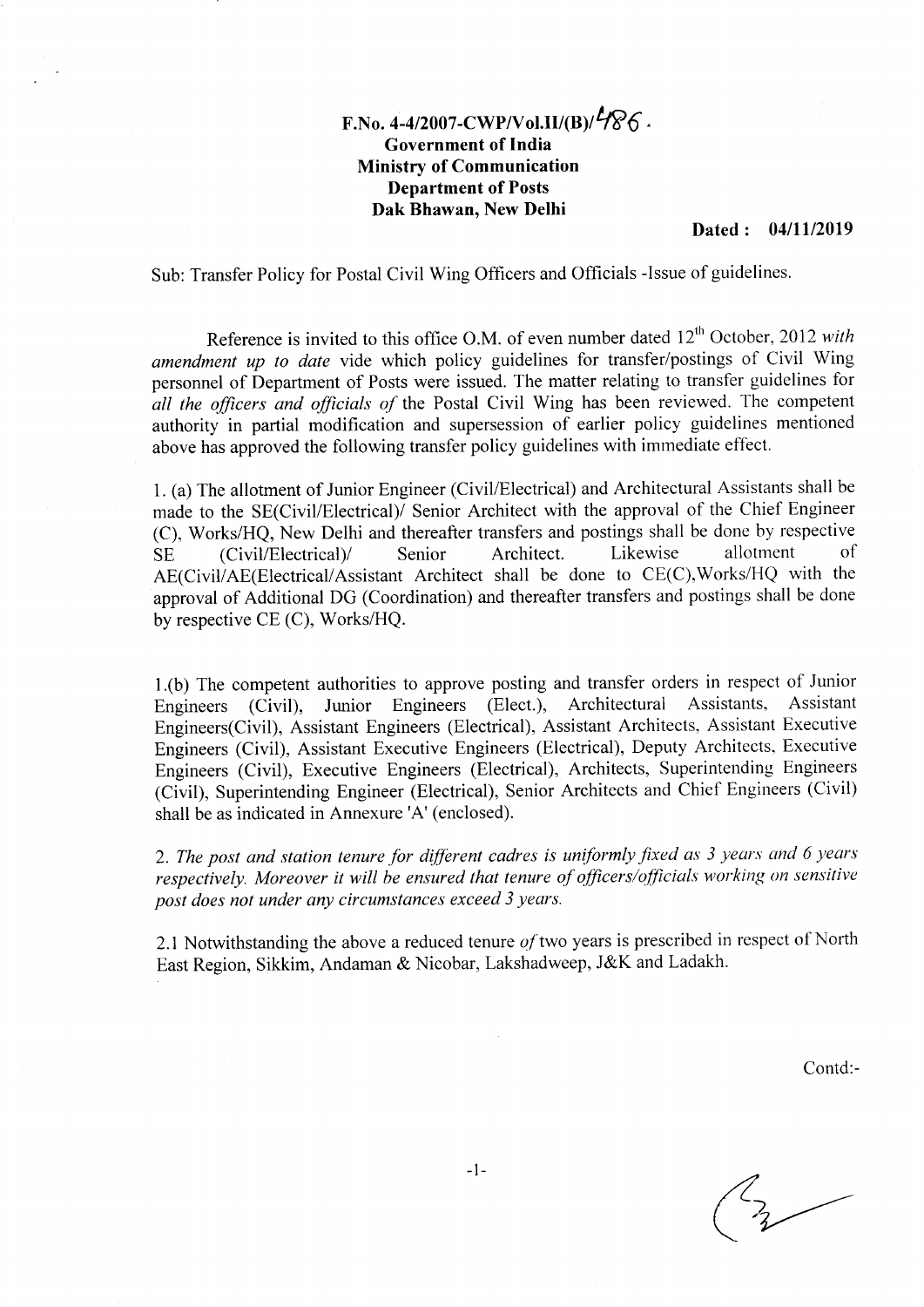2.2 Classification of Sensitive and Non-sensitive posts in the Civil Wing of the DoP shall be as under-

|                  | Sensitive                      |    | Non-Sensitive                                    |  |
|------------------|--------------------------------|----|--------------------------------------------------|--|
|                  | B                              |    | Ð                                                |  |
| $\mathbf{1}$ .   | All Group 'A' posts (JTS       | 1. | AEE (Planning & Design), EE (Planning $\&$       |  |
|                  | level and above) except as     |    | Design), SE (Planning & Design), SE (HQ), SE     |  |
|                  | mentioned in column D.         |    | (Planning & Administration), Deputy Architect,   |  |
|                  |                                |    | Architect, Senior Architect.                     |  |
| 2.               | All group 'B' posts except     | 2. | JE (Planning & Design), AE (Planning & Design)   |  |
|                  | as mentioned in D.             |    | and Assistant Architect, Architectural Assistant |  |
|                  |                                |    | Grade I/ II, Office Superintendent, Assistant.   |  |
| $\overline{3}$ . | All group 'C' posts except $ $ | 3. | Works Clerks Grade I/II posted in the O/o SE(C)/ |  |
|                  | as mentioned in D.             |    | SE(E)/ Sr. Architect/Architect/CE(C), Steno,     |  |
|                  |                                |    | MTS, Driver.                                     |  |

2.3 The officers due to be retired within a year will not generally be disturbed, subject to administrative exigencies.

3. On completion of the normal tenure, an officer may be considered for posting to anyone of the three stations of his choice as far as possible. However, in respect of officers posted to specified areas mentioned in Para 2.1, the officers on completion of their tenure will ordinarily get preference for posting to the place of their choice subject to administrative exigencies. In case no post is vacant and available, he may be transferred to any other place but will be adjusted at the place of his choice at the earliest opportunity whenever any post falls vacant at the place of his choice. It is clarified that such subsequent posting for adjustment of the officer will be treated as a request posting and no TA/DA shall be admissible.

3.1 No officer should *normally be* posted back to the same post or same station unless he completes a full tenure on a different post or at a different station as the case may be.

4. The Executive Engineers/Assistant Engineers should be rotated from field posts to Planning posts and vice versa after completion of normal tenures in post.

5. Crucial date for determining the completion of the tenure will be  $30<sup>th</sup>$  September. The transfers, as far as possible (except in case of adrninistrative exigency), should be issued to coincide with the start of academic session.

6. The request for transfer to a choice station will be considered only after the official has put in service of at least two years at the station where he/she has been posted. In case of transfers at own request the officers will not be entitled to any TA/DA and joining time etc. However, in cases where such officials have completed their normal tenure, the transfers will be issued in the interest of administration notwithstanding their requests, and in such cases the officers/officials will be entitled to TA/DA and joining time.

Contd:-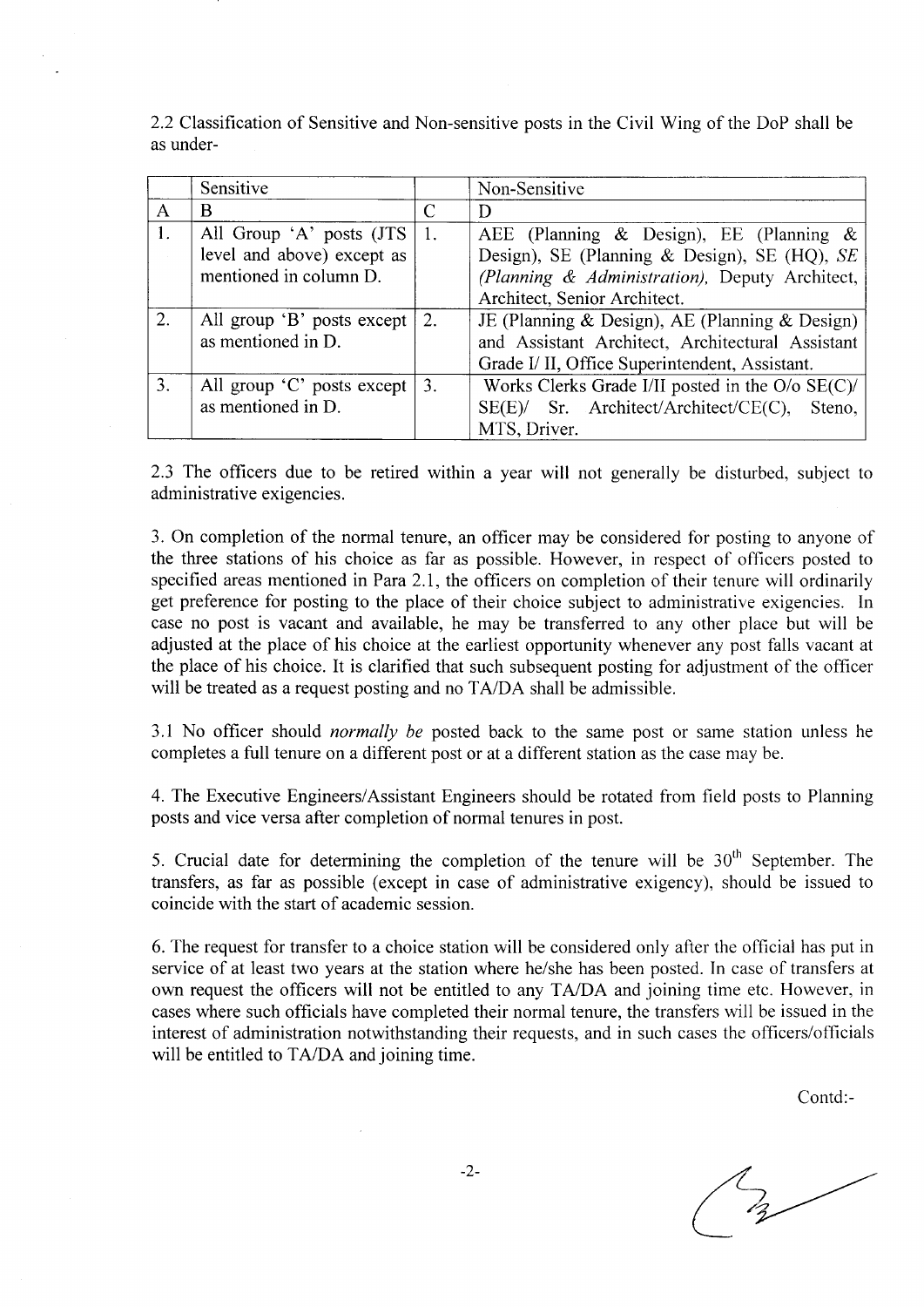7. The vacancies available in a particular zone/station at the time of issue of posting orders will be filled up as per administrative requirements with due regard to overall shortage of staff which should be distributed on pro-rata basis.

However, consideration may be given to following categories  $ad$  seriatim as far as administratively feasible: -

(a) Eligible lady officers/officials, in order to accommodate them in the same station as their spouses.

(b) Eligible handicapped officials especially those requiring medical facilities not available at other stations.

(c) Eligible requests for transfer based on their continuous length of stay outside the station for which requested.

8. In respect of transfer on promotion, incase the officer/official does not join within one month of the issue of orders or earlier if specified it will be deemed that he/she has declined his/her promotion with all the attendant disqualifications. In case of declining of promotions on subsequent promotion, the benefit of pay will be allowed only from the date of assumption of charge of the post and officer will not be considered for promotion for a period of one year as per Rules.

9. For posting to specified areas with reduced tenure, a roster will be maintained at the level of Chief Engineer (Civil) in strict order of seniority and orders will be issued ad seriatim without exception except under medical advice issued by a duly constituted competent Medical Board. However, the Medical Certificate should be specific for the particular station e.g. Officers not found fit for posting to Ladakh for instance due to high altitude may be posted to other non-hilly areas with reduced tenure.

10. The respective SE(C)/SE(E)/Sr Architect may design guidelines for transfer and posting of staff in their jurisdiction within the broad framework of this policy, if felt necessary, keeping in view the peculiar geographical and other administrative considerations, only after prior approval of Chief Engineer ( Civil)/HQ Postal Directorate, Dak Bhawan, New Delhi.

<sup>I</sup>1. Transfers in the interest of service may be ordered by the competent authority under administrative exigencies even though they do not fall within the purview of these guidelines but for all such orders the competent authority should record reasons in writing on the file.

12. Attention is invited to the provisions contained in the Rule 20 of CCS Conduct Rules <sup>1964</sup> which lays down that no Government servant shall attempt to bring or bring any political or other influence to bear upon any superior authority to further his interest in respect of matters pertaining to service under the Government. Often representations with full official data are being sent by the official's spouse/parents of the Government servant bringing political or other influence to bear upon the Administration. This can only happen at the behest of the Government servant concerned and if a reference on his behalf is received from any dignitary, the full involvement of Govt. servant in bringing pressure upon Government in violation of Rule 20 of CCS conduct Rules will be assumed and will be viewed seriously which includes

Contd:-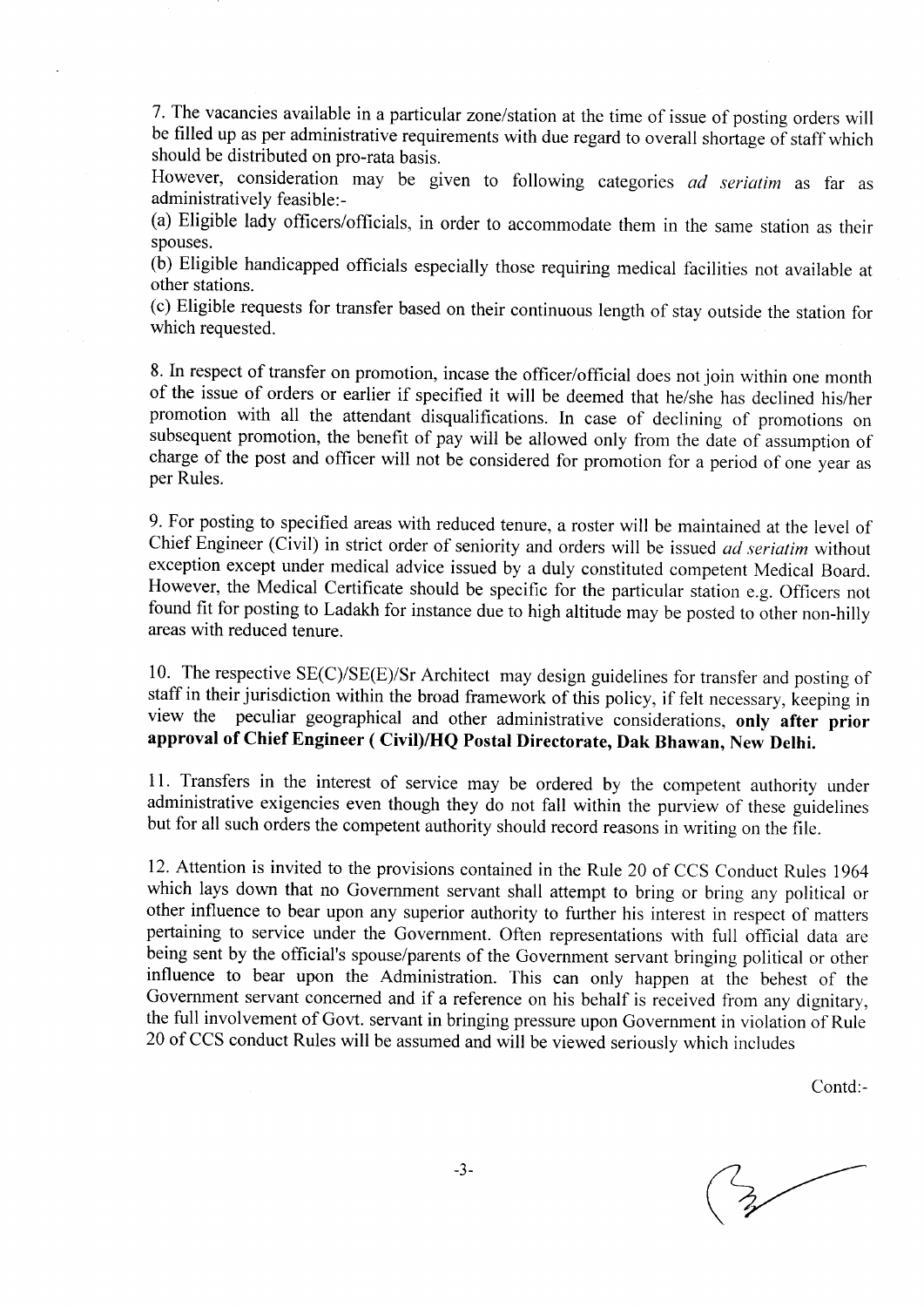recording to this fact in the APAR of the concerned official and also suitable disciplinary action as prescribed in the Rules.

Encl: Annexure 'A'.

(S.K. Narnoli) Superintending Engineer (P&A)  $\overline{I}$ 

Copy to:

- t. PS to Secretary (Posts).
- 2. PS to Addl. D.G. (Coordination).
- 3. Sr. DDG (Vig.) w.r.t. his letter no. 4-7/2009-vig dated 5-8-2019.
- 4. DDG (Establishment).
- 5. Chief Engineer (Civil) Works/FIQ.
- 6. All SEs (Civil/Electrical)/ All Sr. Architects.
- 7. GM, CEPT, Mysuru for uploading in India post website.
- 8. Guard File.

ll Superintending Enginger (P&A)